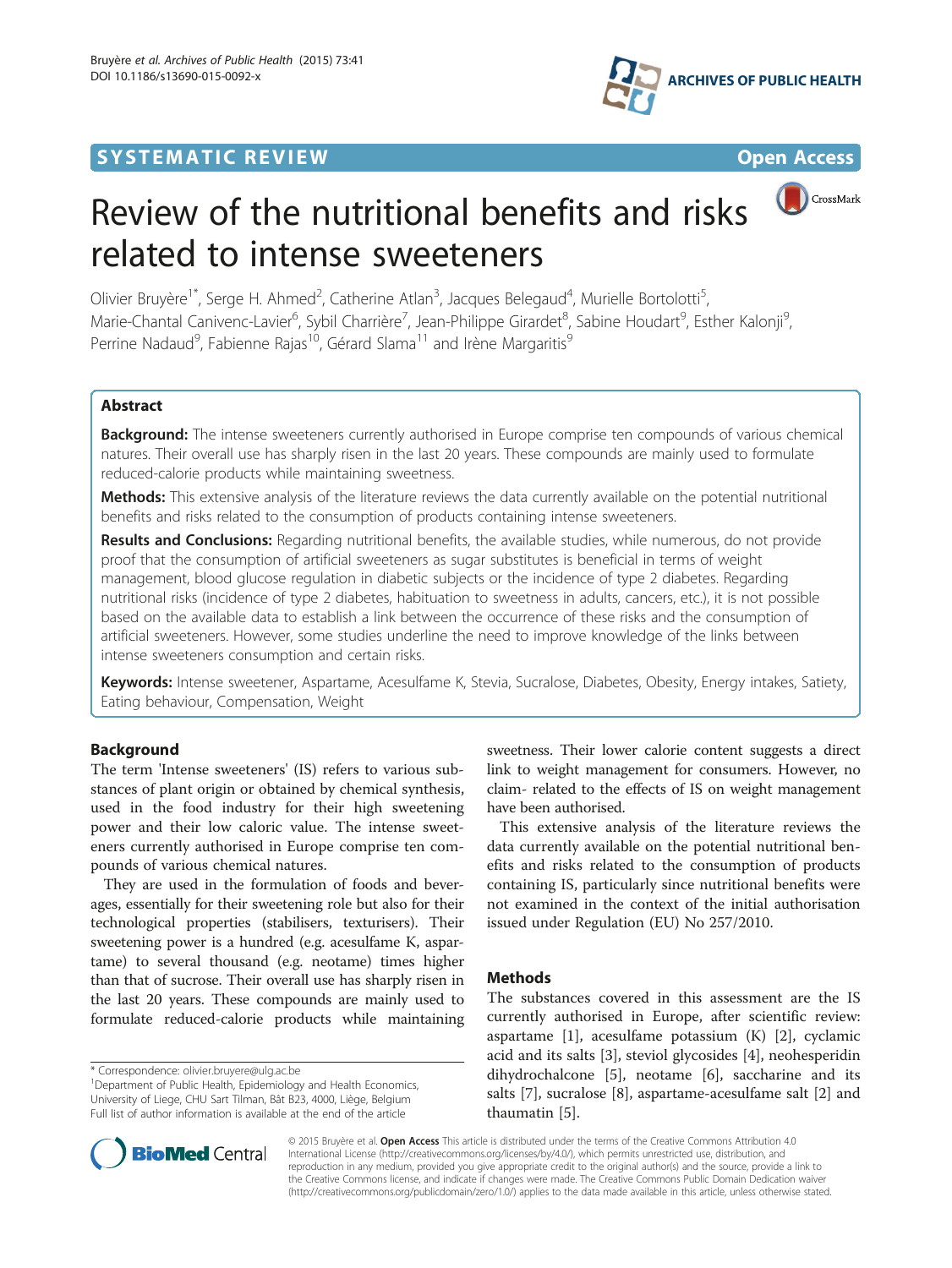The search strategy aimed to find both published and unpublished studies. A three-step search strategy was utilised in this review. An initial search of Medline (Table 1), Cochrane Database of Systematic Reviews and Psychinfo was undertaken, followed by analysis of the text words contained in the title and abstract, and of the index terms used to describe the article. A second search using all identified keywords and index terms diet was then undertaken across all included databases. Thirdly, the reference list of all identified articles was searched for additional studies. No language restriction was applied. Moreover, food industries and consumer associations were contacted to know if they were aware of unpublished studies.

Types of studies were broad and unrestrictive to capture as much data as possible. Meta-analysis, randomised controlled, quasi experimental, cohort, casecontrol and cross-sectional studies were accepted. In vitro, ex vivo, and animals studies have been excluded.

Whatever its design and quality, a single study is never able to establish the causality between the exposure and the disease, in this case between IS consumption and its effects on health. In our review, we used part of Hill's criteria of causation to assist in the assessment of the causal relationships. Indeed, a modified version of the Bradford Hill criteria was used to evaluate the evidence of a causal relationship between IS consumption and health outcomes. As a matter of fact, the following eight criteria, considered as the most important to answer our questions, were used in our review: strength, consistency, temporality, coherence, experiment, plausibility, analogy and biological gradient. One criterion, the specificity, was omitted because considered as nonspecific to our various outcomes. It should be pointed that none of these criteria alone is sufficient to establish causality and that no systematic algorithm was used. The final interpretation of the causality was based on experts' judgment based on all analysed data.

## Results

The exhaustive review included 10,989 manuscripts (9,965 in English and 1024 in non-English languages). Out of them, 9,373 were excluded after a reading of the title and the abstract. Consequently, 1,616 full-text manuscripts have been extensively reviewed of which 383 (all in English) have been considered of interest for the topic of benefits and risks related to IS. For this review however, only the most relevant ones have been quoted, mainly based on their methodology, novelty and originality. Among these studies, 30.1 % were funded by the industry, 56.3 % by non-profit organisations, and the others did not report funding sources. However, we did not consider differently studies based the funding source.

- 1. Sweetening agent\*.mp
- 2. Sweetener\*.mp
- 3. Sweetened.mp
- 4. Aspartam\*.mp
- 5. Aspartam\*-acesulfame salt\*.mp
- 6. Acesulfam\*.mp
- 7. Acesulfame potatium.mp
- 8. Acesulphame.mp
- 9. Cyclamat\*.mp
- 10. Stevia\*.mp
- 11. Steviol\*.mp
- 12. Neohesperidin dihydrochalcone.mp
- 13. Neotam\*.mp
- 14. Saccharin\*.mp
- 15. Sucralose\*.mp
- 16. Thaumatin\*.mp
- 17. Low calori\*.mp
- 18. Sugar substitue\*.mp
- 19. Diet\* drink\*.mp
- 20. Diet\* refreshement\*.mp
- 21. Diet\* food\*.mp
- 22. Diet\* chocolat\*.mp
- 23. Diet\* yoghourt\*.mp
- 24. Diet\* milk\*.mp
- 25. Diet\* beverage\*.mp
- 26. Diet\* jam\*.mp
- 27. Diet\* marmalade\*.mp
- 28. Diet\* candy\*.mp
- 29 Diet\* cookie\*.mp
- 30. Diet\* biscuit\*.mp
- 31. Diet\* cracker\*.mp
- 32. Diet\* eat\*.mp
- 33. Diet\* cuisine\*.mp 34. Diet\* cook\*mp
- 35. Diet\* meat.mp
- 
- 36. Diet\* nutriment\*.mp 37. Diet\* nutrition\*.mp
- 
- 38. Diet\*menu\*.mp
- 39. Diet\* dish\*.mp
- 40. Diet\* drinkable\*.mp
- 41. Diet\* drinking\*.mp 42. Diet\* juice\*.mp
- 43. Or/1-16
- 44. Or/17-42
- 
- 45. Or/43-44
- 46. Limit 45 to humans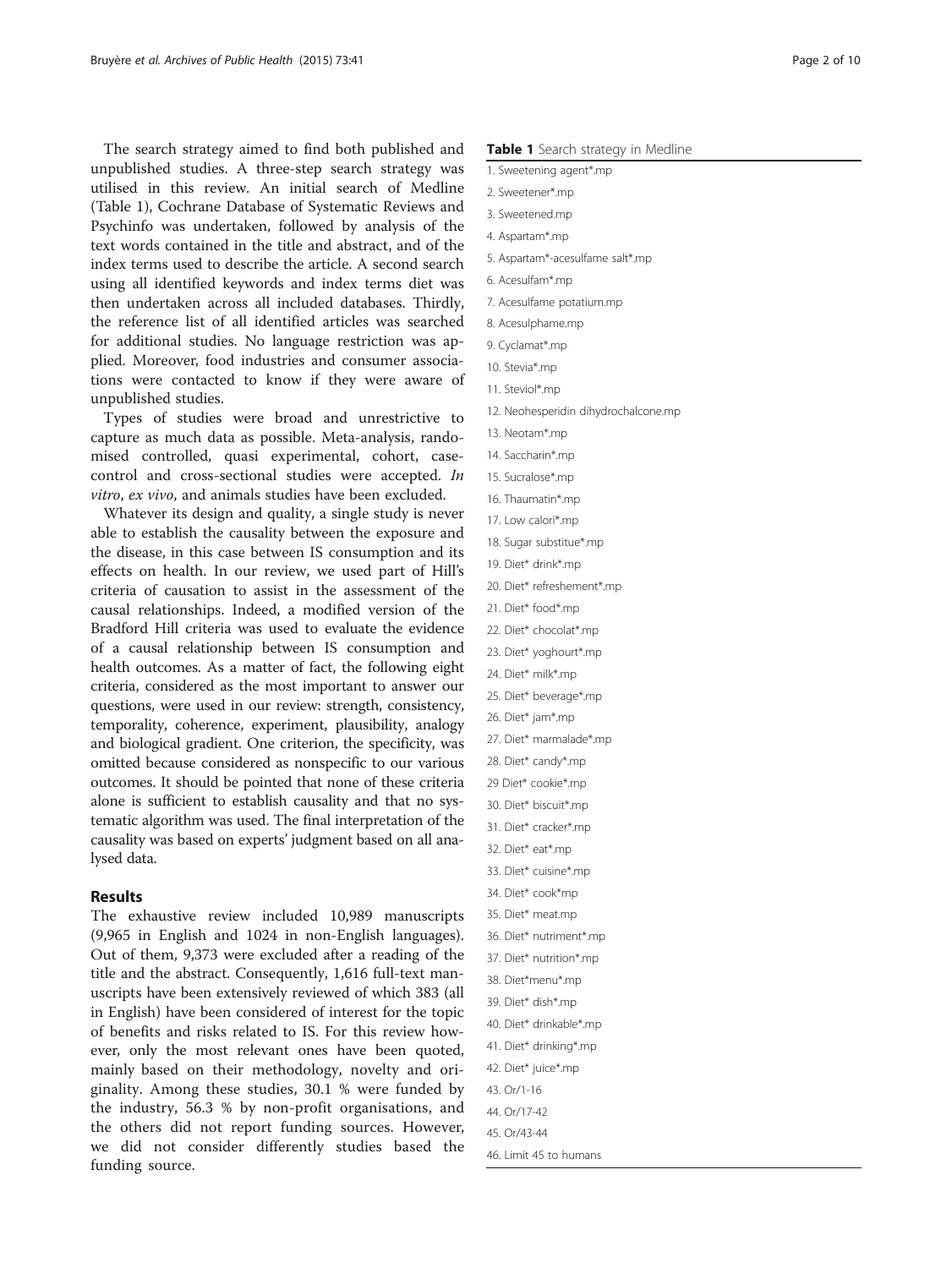#### Effects on eating behaviour and taste preferences

IS are often consumed as sugar substitutes, particularly in beverages, in order to satisfy a desire for sweetness while avoiding energy intake from sugars. The expert appraisal assessed whether there were metabolic consequences of this separation of sweetness and calorie intake, particularly in terms of body's ability to associate a taste with an energy value and therefore regulate its energy balance, and also in terms of consequences of IS consumption on appetite for sweetness and the consumption of sweet products.

## Data in adults

A meta-analysis covering studies undertaken before 2006 along with around ten randomised experimental studies were identified to address these points. The meta-analysis of 15 randomised experimental studies [[9](#page-8-0)] assessed the effects of aspartame consumed alone or with other (unspecified) IS on food and energy intake during the course of a day in adults. These measurements covered a limited number of subjects (less than 30) and highly variable time periods of a few days to 16 weeks. The main inclusion criterion for studies in this metaanalysis was the measurement of food intakes for at least 24 hours, to assess the full extent of any compensatory effects of the various meals consumed over the day. The authors conclude that consuming aspartame as a sugar substitute results in a decrease of daily energy intake by 220 Kcal on average. Moreover, the authors indicate that this substitution may be more efficient in beverages than in solid foods, since the energy supplied by liquids leads to less satiety than that supplied by solid foods. In fact, the estimated compensation rate is thought to be lower for sugars consumed in liquid form than in solid form [[10](#page-8-0)]. Therefore, according to these authors, the reduction in energy intake due to the replacement of sugar with sweeteners is greater with artificially sweetened beverages than with artificially sweetened solid foods. However, the conclusions of this meta-analysis should be treated with caution, due to several methodological limitations, particularly a lack of essential information on the study selection process, the assessment of their quality and the statistics applied to assess the heterogeneity of the data taken into account. Other experimental studies (that were not included in the meta-analysis since they covered periods of less than 24 hours) analysed the effects of IS on appetite and food intake. These studies used an IS preload approximately one hour before a meal, generally in beverage form (rarely in solid form, i.e. in a food), and measured food intake and calorie intake during the next meal. All of these studies showed that irrespective of the nature of the tested IS, a preload reduced the sensation of hunger and the desire to eat, with a maximum effect immediately after its consumption. However, this effect tended

to disappear before the start of the meal, which explains why most studies did not observe reduced food intake during the meal after the preload. Regarding food preferences, several studies assessed the effect of IS on the perception of sweetness (gustatory stimuli) and/or taste preferences for foods. Several studies showed that preference for a sweet food was independent of the sweetening agent (i.e. no difference between an IS and sucrose), but their results differed as to the repercussions of this preference on consumption of this food. However, these studies had extremely variable protocols and objectives, to the extent that it is difficult to compare their results and draw an overall conclusion on the effect of IS on food preferences.

Overall, based on studies dealing with occasional exposure to an IS before a meal, it is not possible to infer the effect of regular IS consumption on sweetness habituation or increased cravings for sweetened products. Most experimental studies show that the occasional consumption of IS before or during a meal has no effect on food intake or energy intake during the next meal. Occasional IS consumption before a meal reduces the sensation of hunger and the desire to eat, just like caloric sweeteners, but this effect is temporary and disappears before the start of the meal. In most cases, the use of IS as sugar substitutes results in a decrease in short-term energy intake due to their low calorie content and the lack of compensation. However, the available data cover insufficient time periods to guarantee the maintenance of this effect over the medium or long term.

## Data in children

Preference for sweetness is innate. It is strong at birth and then tends to decrease. However, it seems to be maintained by the repeated consumption of sweetened foods or beverages during early childhood [[11](#page-8-0)]. A study [[12](#page-8-0)] showed that adding aspartame or sucrose to milk favoured its consumption. Moreover, the work of Birch and their collaborators revealed that children preferred flavours associated with calorie intake, suggesting that sweetness itself is not sufficient to generate food preferences, and that energy density, just as much as (or even more than) sweetness, can determine food preferences [\[13, 14\]](#page-8-0). However, there are no data showing whether IS have a specific effect, in relation to caloric sweeteners, on the development of taste and food preferences. A study compared the effects of consuming 250 mL daily of artificially sweetened beverages vs sugar-sweetened beverages on the satiety and desire to eat of children aged seven to 11 years for 18 months [\[15](#page-8-0)]. The level of satiety was the same, irrespective of the beverage consumed.

In conclusion, based on the available studies, it is not possible to determine whether IS consumed during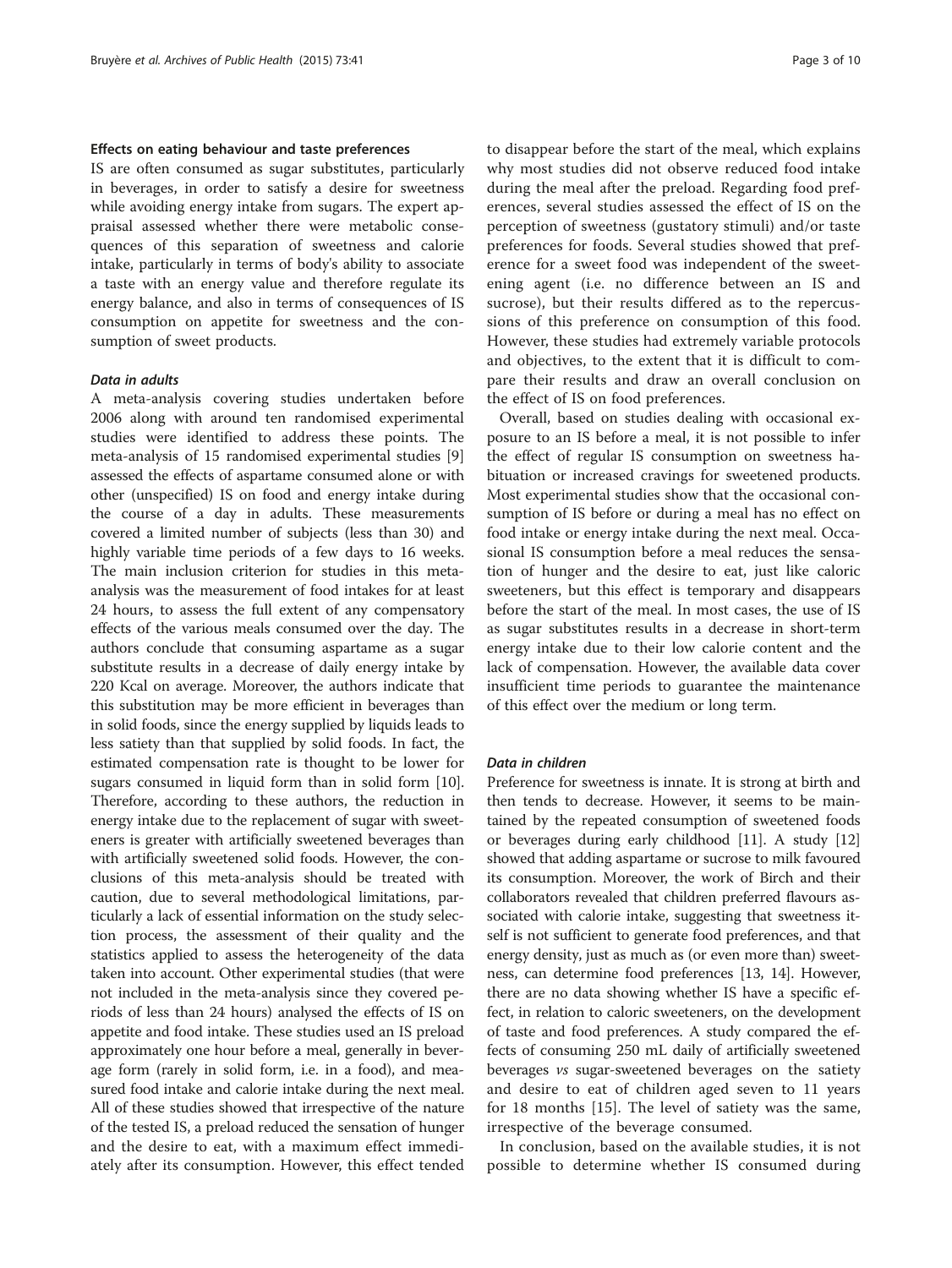early childhood have a specific effect on the development of taste and food preferences or on the shortand medium-term regulation of food intake.

## Effects on body weight and composition

IS are commonly used by consumers as sugar substitutes as part of weight-loss diets or to control energy intake and prevent weight gain.

## Data in adults

Two meta-analysis (Table 2) [[9, 16](#page-8-0)], a systematic review [[17\]](#page-8-0) and several original articles [\[18](#page-8-0)–[29\]](#page-8-0)examined the relationship between IS consumption and changes in body composition and weight. A meta-analysis [\[30\]](#page-8-0) took into account observational studies (with nine articles included) and randomised controlled trials (RCTs, with 15 articles included) in adults and children. The section on observational studies showed no relationship between IS consumption and changes in body weight or fat mass but showed a slight increase in BMI (+0.03 kg/ $m^2$  on average). The section on RCTs showed that replacing sugars with IS in sweet products resulted in moderate weight loss (with an estimated average effect of 0.8 kg) and a decrease in BMI (-0.24 kg/ $m<sup>2</sup>$  on average) for time periods ranging from three weeks to 18 months. This meta-analysis, of good methodological quality, highlights the extreme variability of results from studies with a similar design (whether RCT or observational) and the differences in results between observational studies and RCTs. In the meta-analysis by De la Hunty [\[9](#page-8-0)], eight studies on very heterogeneous populations (people with energy restrictions and unrestricted diets, normal-weight and obese people, in normal living conditions and in metabolic chambers) were included. According to the authors, the effect of IS on weight loss is significant.

They extrapolate the theoretical reduction of 220 kcal/ day related to the replacement of sugars with aspartame over the long term, and by postulating its maintenance over time, calculate that this reduction could result in weight loss of 0.2 kg per week. However, the methodological weaknesses of this meta-analysis has to be emphasised, particularly the lack of essential information related to the study selection process and the statistics applied to assess heterogeneity. The systematic review by Wiebe et al. (2011) cites two intervention studies comparing the effects of artificially sweetened drinks and sugar-sweetened drinks on BMI [[31,32\]](#page-8-0). These studies, focusing on different populations (normal-weight women in one and overweight women in the other), had different results (no effect in normal-weight women, reduced weight in overweight women). Five other randomised controlled trials [\[21, 24, 25, 27, 29](#page-8-0)] were identified. They were all undertaken in overweight subjects and the majority focused on very small populations (between 20 and 50 subjects). Two demonstrated modest weight loss of 1.2 and 1.5 kg on average, but the other three, including the one with the largest study population ( $n = 318$ ), did not show any effects on weight loss related to the consumption of artificially sweetened beverages compared to the consumption of sugarsweetened beverages or water. There are also seven prospective observational epidemiological studies with highly heterogeneous results. One study did not show any association between IS consumption and changes in body composition [[23\]](#page-8-0); four studies reported a positive association, i.e. a significantly higher body weight or waist size in IS consumers [[18](#page-8-0)–[20](#page-8-0),[28](#page-8-0)]; and two studies reported a negative association [\[22](#page-8-0), [26\]](#page-8-0).

In conclusion, observational and intervention studies report contradictory associations between IS consumption

Table 2 methodology of the meta-analyses on the effect of intense sweeteners on body composition.

| First Author,<br>year of publication<br>(reference) | Search date          | Database<br>used             | Population                     |                                                  | Study design Main findings                                                                       |              | Heterogeneity Publication bias                               |
|-----------------------------------------------------|----------------------|------------------------------|--------------------------------|--------------------------------------------------|--------------------------------------------------------------------------------------------------|--------------|--------------------------------------------------------------|
| de la Hunty,<br>2006 (ref 9)                        | Not clear            | Not clear                    | Healthy adults $RCT (N = 9)$   |                                                  | Non-significant effect size<br>of 0.221 (0.000 to 0.443)<br>standard deviation of<br>weight loss | Not assessed | Not assessed                                                 |
| Miller, 2014<br>(ref 16)                            | 16 September<br>2013 | PubMed<br>+ manual<br>search | Healthy adults<br>and children | $RCT (N = 15)$<br>Prospective<br>study $(N = 9)$ | $1.$ RCT:                                                                                        |              | No evidence of publication<br>bias (Egger's regression test) |
|                                                     |                      |                              |                                |                                                  | - on weight: -0.80 kg<br>$(-1.17$ to $-0.43)$                                                    | $1^2$ 61 %   |                                                              |
|                                                     |                      |                              |                                |                                                  | - on body mass index:<br>$-0.24$ kg/m <sup>2</sup> ( $-0.41$ to $-0.07$ )                        | $1^2$ 0 %    |                                                              |
|                                                     |                      |                              |                                |                                                  | 2. Prospective studies                                                                           |              |                                                              |
|                                                     |                      |                              |                                |                                                  | - on weight: 0.02 kg<br>$(-0.01$ to $-0.06)$                                                     | $1^2$ 92 %   |                                                              |
|                                                     |                      |                              |                                |                                                  | - on body mass index:<br>0.03 kg/m <sup>2</sup> (0.01 to 0.06)                                   | $1^2$ 53 %   |                                                              |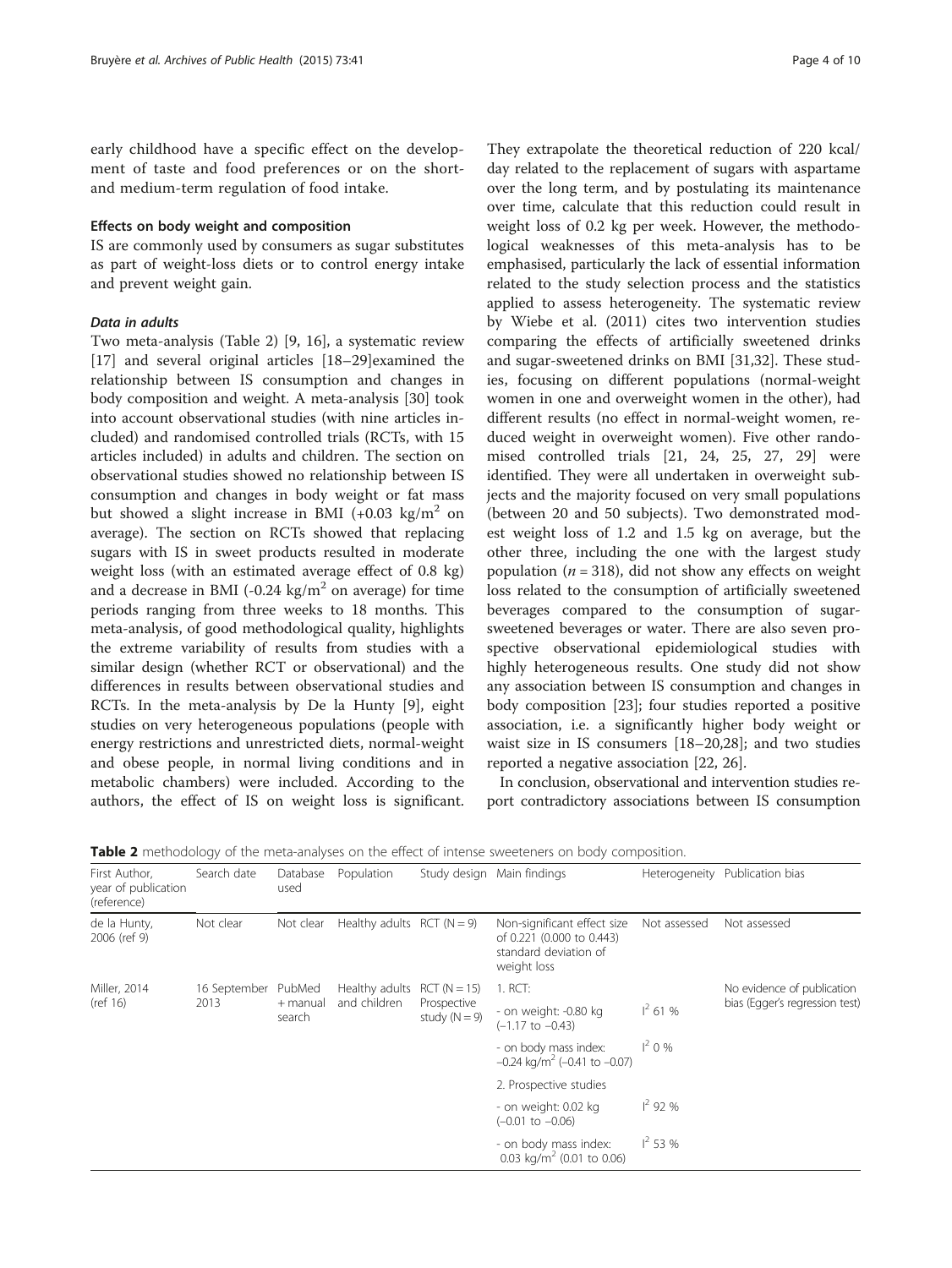and weight loss. Therefore, no conclusion can be drawn as to the long-term effect of replacing caloric sweeteners with IS on the weight of regular adult consumers of sweet products.

## Data in children

Four RCT studies focusing on the relationship between IS consumption and body composition were identified. In three of these studies, changes in weight and BMI did not differ between IS consumers and non-consumers [[33](#page-8-0)–[35](#page-8-0)]. These studies focused on overweight or obese children and had methodological limitations. The fourth study, of good methodological quality, examined the effects of consuming 250 mL/day of an artificially sweetened drink, compared to the same amount of sugarsweetened drink, in 641 normal-weight children (aged four to 12 years), who were regular consumers of sugarsweetened drinks, for 18 months [\[36](#page-8-0)]. This study showed a significant decrease in the BMI z-score (the most relevant criterion to assess changes in corpulence in growing children) in the group that consumed artificially sweetened drinks. The change in body weight between the two groups differed by 1 kg on average. Of the seven prospective epidemiological studies in children, five [[37](#page-8-0), [38\]](#page-8-0) observed a positive relationship between IS consumption (primarily in beverage form) and weight over time, while two [[37](#page-8-0)] did not find any relationship. To explain these findings, the authors of these studies assumed that subjects 'at risk for weight gain' or with less healthy food profiles were those who consumed the most IS in order to reduce their energy intake.

Most of the prospective observational studies undertaken in children show that IS use is paradoxically associated with weight gain, although the causality of this relationship has not been established. The four available controlled trials showed conflicting results but none reported weight gain. No conclusions can be drawn from all of these studies as to the significance of IS for weight management in children and adolescents.

## Effects on blood glucose and type 2 diabetes

This section presents data on the effects of IS consumption on glucose homeostasis and risk of diabetes, in healthy subjects, type 1 diabetics and type 2 diabetics Thirty-one clinical trials and two reviews assessed the short-term effects (less than one week) of IS consumption on glucose homeostasis. To date, the data on the long-term risk of developing diabetes are still limited and have been taken from seven observational epidemiological studies.

## Effects on glucose homeostasis

Regarding the acute effects (i.e. less than 24 hrs.), the available studies did not show any effects related to the consumption of aspartame on an empty stomach

[[39](#page-8-0)–[44](#page-8-0)], saccharine [\[45](#page-8-0)] or sucralose [[46, 47](#page-8-0)] on blood glucose and insulin levels. Other studies assessed acute effects of IS on post-prandial glycaemic parameters after a test meal [\[48](#page-8-0)–[52](#page-9-0)]. These studies generally showed that consuming IS before a test meal did not modify post-prandial glycaemic and insulin responses compared to a placebo, and reduced these responses compared to a sucrose preload. These effects were reported irrespective of the tested IS (aspartame, stevia extract, sucralose, beverage containing acesulfame K and sucralose). It should also be noted that the parameters of these studies were highly variable with differences in the composition of test meals, the time between the preload and the meal, the studied subject groups (age, sex, healthy overweight or obese subjects) and the preload form (solid or liquid). Several studies also showed that consuming IS before a meal resulted in increased secretion of GLP1 (Glucagon-like peptide), a gastrointestinal hormone that usually increases insulin secretion, slows down gastric emptying and reduces glucagon secretion [[53](#page-9-0)]. This increase in GLP1 may be induced by IS activating sweetness receptors, as suggested by data in rats [[54\]](#page-9-0).

When considering short- and medium-term effects, several studies assessed the effect of regular IS intake (one to three times per day, for a few days to several weeks), in capsule form or in beverages, on maintaining blood sugar control (glucose and insulin concentrations measured after a night of fasting, glycated haemoglobin HbA1c). For type 2 diabetics, the consumption of sucralose [\[55\]](#page-9-0) or aspartame [[56](#page-9-0)–[58](#page-9-0)] for periods of up to 18 weeks did not change fasting glucose levels) compared to sucrose or a placebo. Furthermore, fasting plasma glucose and insulin, and HOMA-IR (insulin sensitivity calculated from the HOMA index) were not modified in non-diabetic obese subjects who had consumed a beverage sweetened with aspartame for six months compared to groups who had consumed sugar-sweetened drinks, water or milk [[21](#page-8-0)]. Other studies covering unspecified IS compared to sucrose in obese or overweight subjects [\[59\]](#page-9-0) confirm these results. Regarding stevia extracts, the data show either a lack of effect on glucose control in healthy [[59](#page-9-0)] or diabetic [[59](#page-9-0)] subjects or a slight significant decrease in blood glucose levels in healthy subjects [[59](#page-9-0)] or hypertensive subjects  $|60|$ .

Overall, the vast majority of studies do not show any acute effects of IS intake on blood glucose or insulin concentrations measured on an empty stomach or after a test meal, in healthy subjects or in diabetics. Some studies reported a modest increase in GLP-1 secretion, but with no repercussions on insulin secretion or blood glucose concentrations. IS consumption has no effect on short- and medium-term blood glucose parameters in healthy subjects or in diabetics.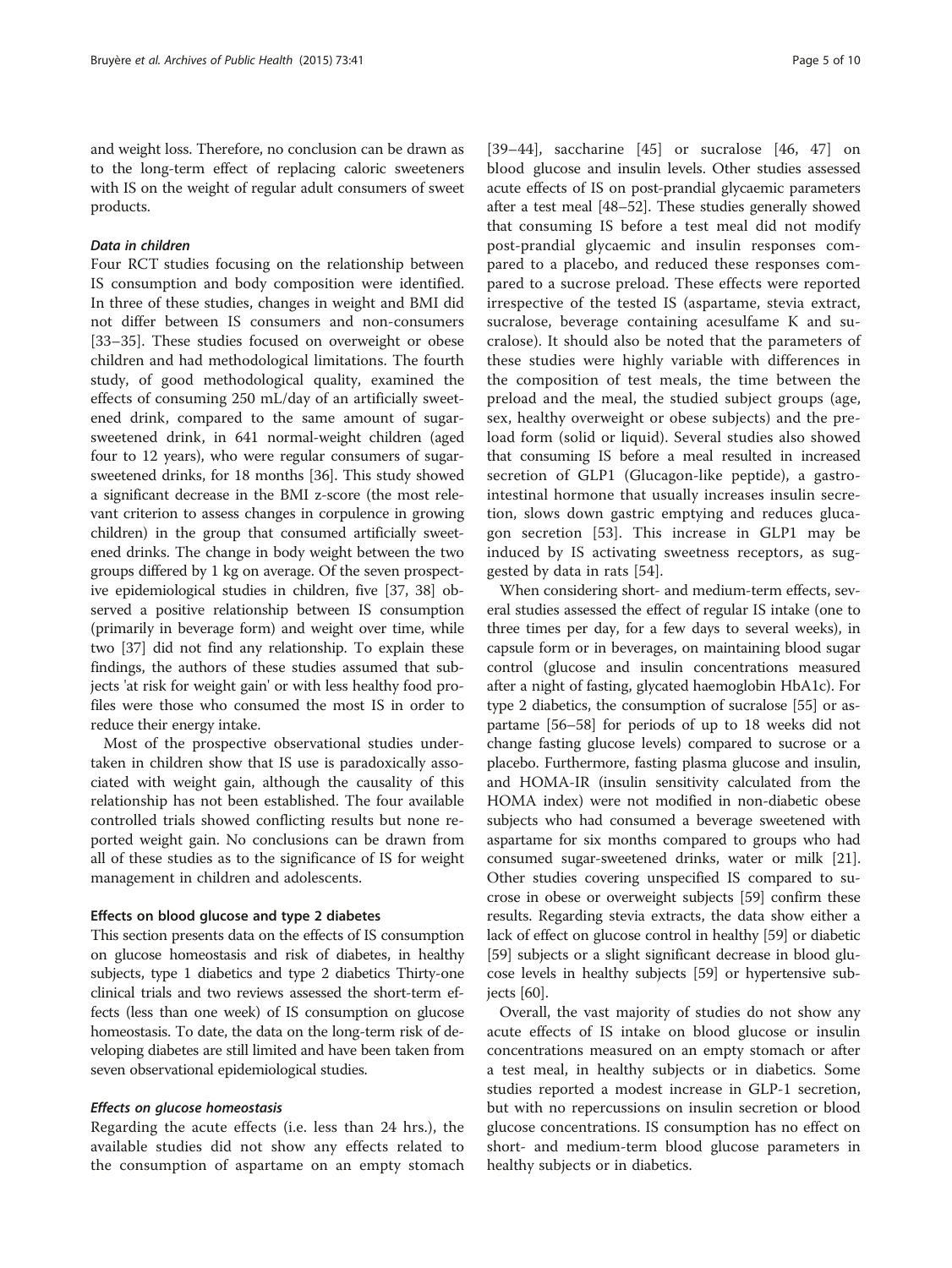#### Effects on the risk of type 2 diabetes (T2D)

The seven observational studies dealing with IS consumption and the incidence of T2D showed diverging results. Four cohort studies of good quality (three undertaken in North American populations and one in a European population), over periods of nine to 24 years, did not show any relationship between the consumption of artificially sweetened beverages and the risk of developing T2D after adjustment for BMI and energy intake of subjects [[61](#page-9-0)–[63](#page-9-0), [26\]](#page-8-0). Three other cohort studies suggested a positive association between the consumption of artificially sweetened beverages and the incidence of T2D [\[64](#page-9-0)–[66](#page-9-0)]. Among them a French study, [[64\]](#page-9-0), showed that the incidence of T2D was significantly higher (HR (95 % CI) 2.21 [1.56-3.14]) in the group of women consuming the largest amounts of artificially sweetened beverages (over 600 mL per week) who were monitored for 14 years, with a linear and dose-dependent relationship. The second study, undertaken in the United States for seven years, reported an increase in the incidence of T2D in subjects consuming more than one artificially sweetened beverage per day in a model with adjustment for the primary confounding factors (HR (95 % CI) 1.67 [1.27–2.20]. The third study, which reported an increased incidence of T2D in subjects consuming more than one artificially sweetened beverage per week (HR (95 % CI) 1.70 [1.13–2.55], focused on a limited-sized Japanese population not representative of the general population, monitored for seven years. It is important to underline the heterogeneity of these data, particularly in terms of the characteristics of the populations and the monitoring periods (from seven to 24 years). Furthermore, in these studies, the consumption of artificially sweetened beverages was recorded when the subjects were first included, often through self-administered frequency questionnaires, with no updating of dietary data over time.

In conclusion, the long-term epidemiological studies on the risk of developing T2D show heterogeneous results, but the most robust studies do not report any effects.

## Other effects

## Effects on lipid parameters

Of the 20 randomised controlled experimental studies analysed, the majority focused on aspartame or stevia extracts. Compared to a placebo, aspartame consumption had no effects on triglycerides or cholesterol concentrations (either total, HDL, LDL or VLDL cholesterol) in various populations (healthy, T2D and overweight subjects) for periods ranging from 13 to 28 weeks. Compared to a caloric sweetener (sucrose, glucose or fructose), of the five identified studies, two showed a modest significant improvement in lipid profile (TG and/or total cholesterol) in the group that received aspartame, still with no differences compared to the placebo. Three studies, two in T2D patients, assessed the effect of stevia extracts on lipid parameters and showed no differences compared to a placebo. Studies using other types of IS (cyclamate, sucralose, IS mixture or unspecified IS) also showed no effects on the assessed lipid parameters. Of the four identified cohort studies, most showed no effects on lipid parameters related to the consumption of artificially sweetened beverages. A single study reported a positive association between the consumption of these beverages and an increase in TG concentrations associated with a lowering of HDLc [[67](#page-9-0)].

In conclusion, the majority of observational studies showed no effects on lipid profile related to IS. Two studies reported that replacing sugars with aspartame reduced plasma triglyceride concentrations but the data are too limited to conclude that IS have a beneficial effect on lipid profile.

#### Effects on pre-term deliveries

Two epidemiological studies are available. In the first [[68](#page-9-0)], a dose-effect relationship was observed, which meant that the risk of pre-term delivery was higher in the heaviest consumers of artificially sweetened beverages (OR (95 % CI) 1.38 [1.15-1.65] for ≥ 1 serving of artificially sweetened carbonated soft drinks/d). In addition to this Danish study, another study, with a similar methodology and including over 60,000 pregnant women, suggested that the consumption of artificially sweetened beverages and sugar-sweetened beverages was associated with an increased risk of spontaneous or induced pre-term delivery (OR (95 % CI) 1.11 [1.00-1.24] for  $\geq 1$  serving of artificially sweetened soft drinks/d). However, although the association was stronger for sugar-sweetened beverages, the authors concluded that they could not determine whether this risk was caused by the effects of these beverages or by other associated dietary or socio-economic factors [\[69\]](#page-9-0).

Based on the available data, it is not possible to identify any benefits or draw any conclusions regarding the risk related to the consumption of intense sweeteners during pregnancy, in terms of maternal health, obstetrical parameters or newborn health.

## Effects on cancer

The relationship between IS consumption and cancer in humans was assessed in 55 scientific studies. Thirty-nine of these studies involved the urinary tract and 32 focused exclusively on bladder cancer. The other studies assessed the relationship between IS consumption and the risk of brain cancer (four studies), digestive system cancer (six studies) or other cancers (five studies).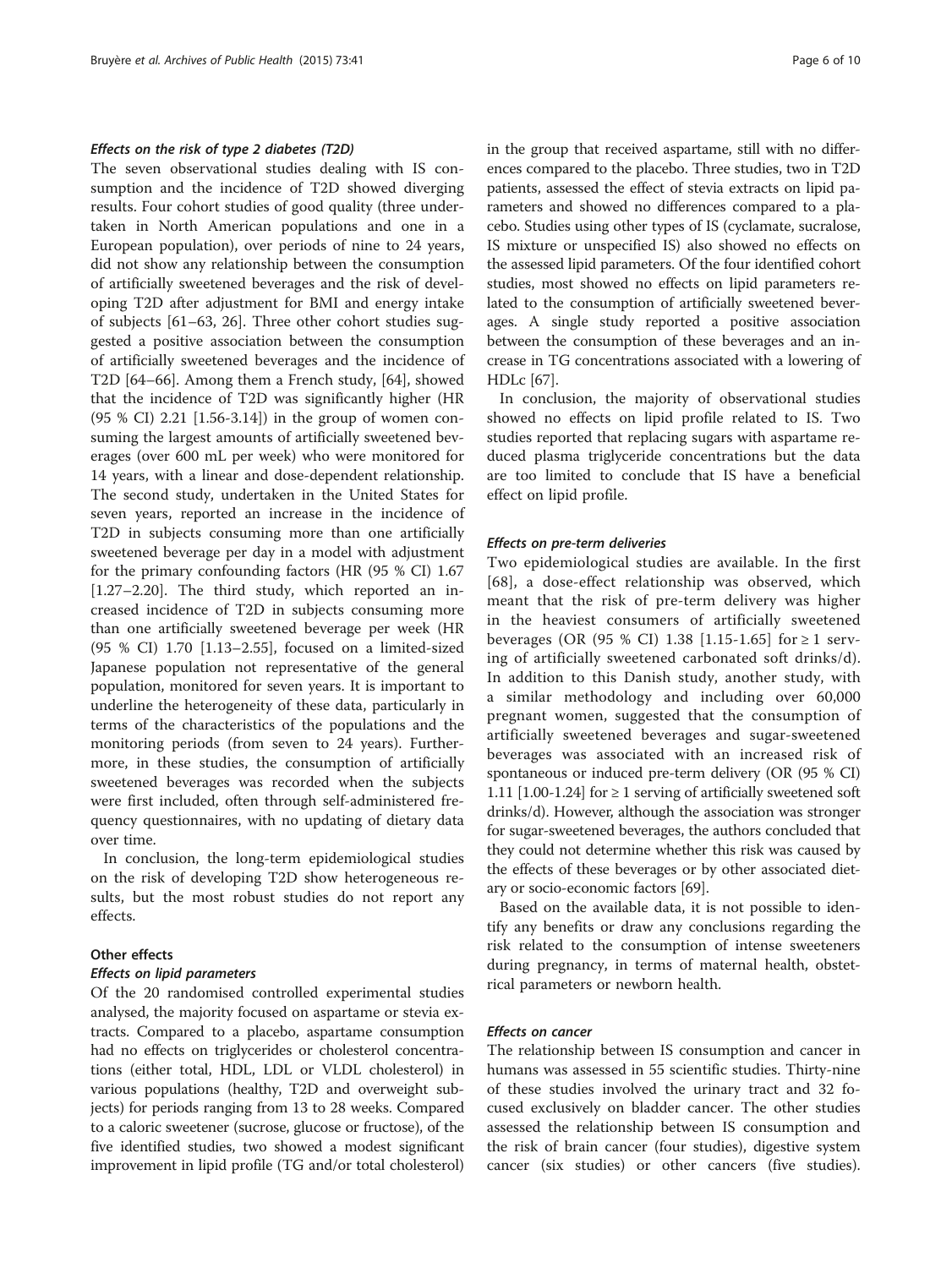Except in the studies focusing on bladder cancer, the IS in question were not identified by the authors. The relationship between saccharine consumption and bladder cancer was the most commonly studied, given that data were available in rodents [[70](#page-9-0)]. The results of studies in humans are conflicting. Based on the analysis of data in humans, it is not possible to determine a relationship (whether for saccharine or for the other studied IS), since the studies did not adjust their results for major confounding factors such as exposure to chemical pollutants. Regarding kidney, brain, digestive system and breast cancers, the data are more limited and do not show any relationship with IS consumption. A recent cohort study examining the risk of lymphoma and leukaemia suggested an increased risk of non-Hodgkin lymphomas and multiple myelomas in males consuming more than one serving (355 mL) per day of artificially sweetened beverages and in the heaviest consumers of aspartame (as a table-top sweetener and in beverages) compared to non-consumers [[71\]](#page-9-0). No significant association was reported in women. The authors specified that due to the differences in the results by sex, the results should be interpreted with caution. Moreover, this study did not take into account exposure to chemical pollutants as a confounding factor. However, it is worth noting that this study attempted to take into account, in its statistical analysis, changes in the individual consumption of artificial sweeteners over time, although little information is available regarding the methodology.

On the whole, the epidemiological studies do not show any effects of IS consumption on cancer risk. Only one recent study suggested a relationship between the consumption of beverages containing IS and the occurrence of non-Hodgkin lymphomas and myelomas, and additional studies are required.

## Neurological effects

Regarding the potential neurological effects of IS, only aspartame has been studied. There are two studies in healthy adults [\[72](#page-9-0), [73](#page-9-0)]. No effects of aspartame on the measured parameters (reaction time, headaches, hunger, sedation, electroencephalographic parameters) were observed. The study undertaken in epileptic subjects [[74](#page-9-0)] showed no statistically significant difference between aspartame and the placebo on the incidence of epileptic seizures. The four available studies on migraine subjects [[75](#page-9-0)–[78](#page-9-0)] show conflicting results. However, no conclusion can be drawn due to their poor methodological quality (no adjustment) and the subjective nature of the measured effects (using non-validated self-questionnaires). Regarding children, there are two studies, one in epileptic children [[79](#page-9-0)] and the other in hyperactive children [[80](#page-9-0)], showing no significant effects of aspartame.

Some studies with significant methodological limitations suggested that aspartame consumption may be involved in triggering epileptic seizures and migraines but no conclusions can be drawn regarding the occurrence of such a risk from the data as a whole.

## Discussion and recommendations

The use and consumption of intense sweeteners have risen sharply over the last twenty years, probably due to concerns linked to the doubling of prevalence of overweight and obesity. While the potential risks of each intense sweetener are assessed before their authorisation, no general assessment of the overall nutritional risks and benefits of these products has been conducted at the European level up to now [\[81](#page-9-0)–[83\]](#page-9-0).

After an analysis of all of the scientific literature, it appears that, despite a large number of studies, the data are insufficient to determine any long-term nutritional benefits related to the consumption of products containing IS as sugar substitutes. The available data do not show any risks related to IS consumption. However, due to the limited number of studies, it is not possible to rule out potential long-term risks related to IS consumption in specific populations, particularly adult daily consumers and children. It is important to note that before their authorization to be on the market, the potential risks of each intense sweetener are assessed and an acceptable Daily Intake (ADI) is set for each IS. Based on several food surveys, an estimate of the dietary intakes of the ISs currently used in various countries shows that in all study populations (i.e. adults and children over the age of three, pregnant women and young diabetics) and irrespective of the IS taken into consideration, the mean and 95<sup>th</sup> percentile intakes are lower than the ADIs.

The use of intense sweeteners as a substitute for sugar in most cases engenders a short term reduction in caloric intake due to the low calorie levels of these substances and the lack of compensation. However, the available data cover insufficient time periods for guaranteeing that this effect is maintained in the long term. Moreover, studies of weight control in adults and children have reported conflicting associations. Certain observational studies show that intense sweetener use is paradoxically associated with weight gain, although the causality of this relationship has not been established.

The consumption of intense sweeteners was not shown to have any beneficial effects on prevention of type 2 diabetes; similarly, their regular consumption as a sugar substitute does not appear to have any beneficial effect on regulating blood glucose concentrations. For the risks of developing cancer, type 2 diabetes, or premature births, the data available to date do not enable a link to be established between onset of these risks and the consumption of intense sweeteners. A few studies do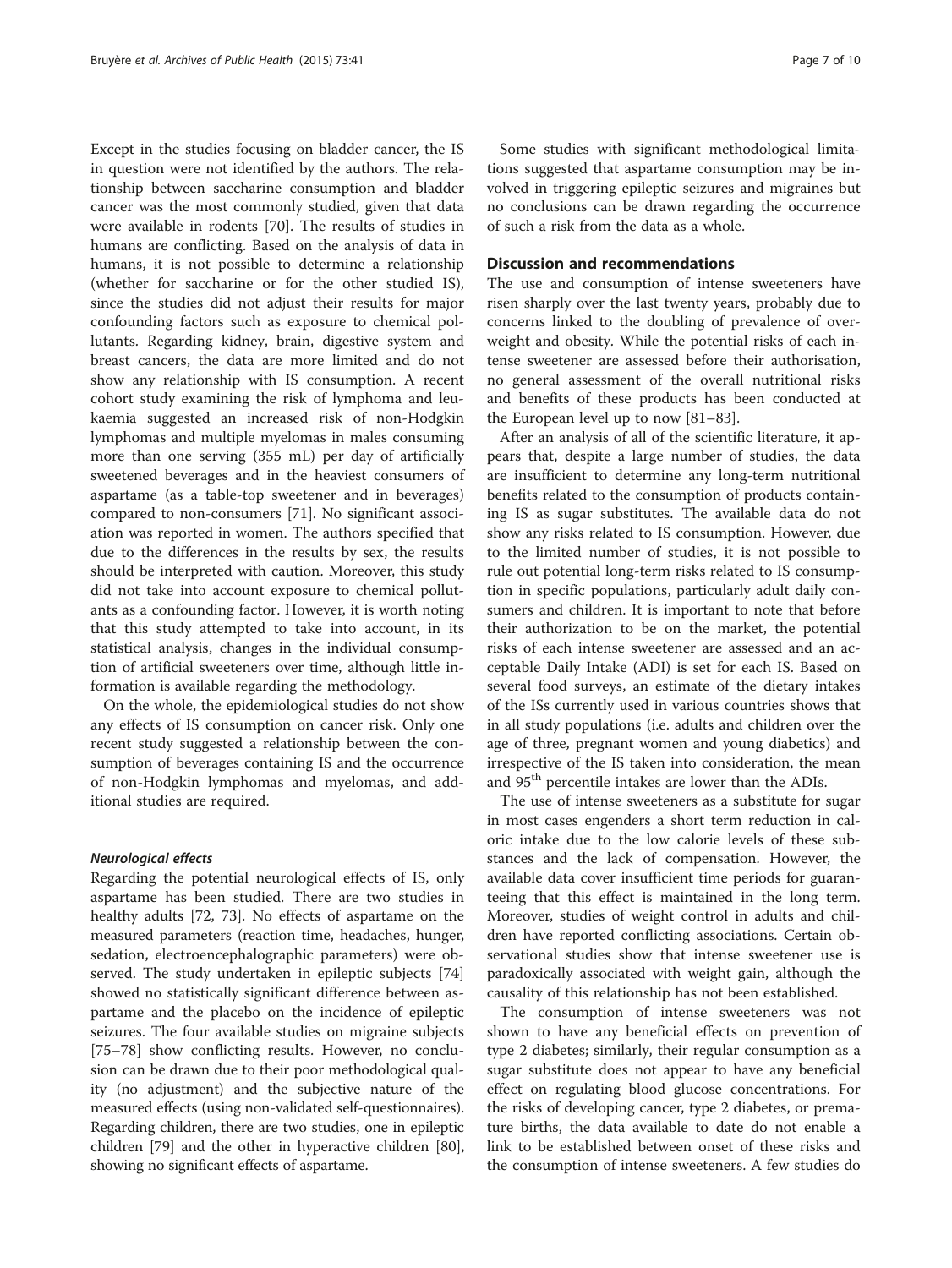<span id="page-7-0"></span>however highlight the need to obtain further knowledge on the link between intense sweeteners and certain risks and in specific populations, particularly adults daily consumers and children.

This review of the scientific literature revealed some gaps that should be filled and areas of research that should be explored. There were differences between the results of randomised controlled trials and the results of observational studies. Furthermore, the studies assessing the effects of replacing sugars with IS on eating behaviour or energy intake were undertaken over the short term and should be supplemented with long-term studies. Two types of additional studies seem necessary to clear up these differences. On the one hand, longer-term (at least one year) blind, placebo-controlled intervention studies would shed further light on the metabolic and physiological effects of IS. On the other hand, intervention studies in which IS are consciously consumed would help to understand potential changes in eating behaviour related to the replacement of sugars with IS in near-real-life conditions. There are also very few data on the long-term impact of IS on food preferences. Therefore, it appears necessary to study the effects of IS consumption on dietary choices. In most of the cohort studies, the consumption of artificially sweetened beverages was reported only when the subjects were first included, and subsequent consumption was not taken into account. These studies assessed only the consumption of artificially sweetened beverages, and not the total consumption of artificial sweeteners. It is also difficult to distinguish between the effects of the various IS consumed alone and their effects when combined with other IS. Future cohort studies should be capable of taking into account qualitative and quantitative changes in the consumption of artificially sweetened products and adapted dietary questionnaires, to accurately and specifically assess IS consumption. Specific populations such as pregnant women, children, diabetic subjects and regular IS consumers have not been adequately studied. It appears necessary to further study the effects of IS in these populations. Likewise, it appears necessary to determine the repercussions of IS consumption during the peri-natal phase on offspring (under the 'foetal programming' assumption). Some data suggested that the potential effects of IS on changes in weight or the incidence of diabetes may vary depending on initial corpulence. Due to the increasing prevalence of obesity, it appears necessary to study potential interactions between corpulence and IS consumption in terms of the risk of weight gain or diabetes. At last, the literature on steviol glycosides is still sparse and should be enhanced, particularly given the recent growth in their use in beverages and foods.

## Conclusions

No beneficial effects have been shown that provide grounds to recommend regular IS consumption for adults or

children. Moreover, the available data do not show the occurrence of risk in occasional consumers. However, based on the epidemiological data currently available, it is not possible to completely rule out certain risks in the event of regular, prolonged consumption. Therefore, for the general population, the overall assessment of potential risks and benefits does not justify the long-term use of IS as sugar substitutes, particularly in beverages, which are their main vector. Lastly, in a nutritional policy context in which one of the main objectives is the reduction of sugar intake in the general public, as pointed out by the 2015 WHO guidelines on sugar intake, this review points out that no meaningful data exist that justify encouraging the substitution of sugars by intense sweeteners. This objective of reduction of sugar intake levels should be reached through a reduction in sweet tasting foods in general at an early age. It should therefore be recommended that artificially-sweetened and sugar-sweetened soft drinks shall not be consumed as a replacement for water.

#### Competing interests

The authors declare that have no competing interest related to this manuscript. This study was supported by a research grant from the French Agency for Food, Environmental and Occupational Health & Safety

#### Authors' contributions

All authors were part of the working group and contributed to the literature research, the analyse of the literature and the interpretation of the results. OB was head of the working group and drafted the manuscript. All authors read and approved the final manuscript.

#### Acknowledgment

The present review is based on the opinion of the French Agency for Food, Environmental and Occupational Health & Safety on the assessment of the nutritional benefits and risks related to intense sweeteners. The opinion and the full expert report are available on Anses' website: <https://www.anses.fr/sites/default/files/documents/NUT2011sa0161RaEN.pdf> <https://www.anses.fr/en/documents/NUT2011sa0161Ra.pdf> The authors thank Veronique Rabenda and Delphine Nicolet for their valuable help with the bibliographic research.

#### Author details

<sup>1</sup>Department of Public Health, Epidemiology and Health Economics University of Liege, CHU Sart Tilman, Bât B23, 4000, Liège, Belgium. <sup>2</sup>CNRS UMR 5293/Université de Bordeaux, Bordeaux, France. <sup>3</sup>Centre Hospitalier de Luxembourg, Luxembourg, Luxembourg. <sup>4</sup>Université de Picardie, Amiens France. <sup>5</sup>Centre Hospitalier Universitaire Vaudois, Lausanne, Suisse Switzerland. <sup>6</sup>Centre des Sciences du Goût et de l'Alimentation - INRA Dijon Dijon, France. <sup>7</sup>Université Claude Bernard Lyon 1, Hospices Civils de Lyon, Inserm U1060, Lyon, France. <sup>8</sup>Sorbonne Universités, UPMC Univ Paris 06, Paris, France. <sup>9</sup>French Agency for Food, Environmental and Occupational Health & Safety (Anses), Maisons-Alfort, France. <sup>10</sup>INSERM 855/Université Claude Bernard Lyon 1, Lyon, France. 11Hôtel-Dieu Hospital, René Descartes University-Paris V, Paris, France.

### Received: 23 March 2015 Accepted: 26 August 2015 Published online: 01 October 2015

#### References

1. Efsa. Scientific Opinion of the Panel on Food Additives and Nutrient Sources added to Food on the re-evaluation of aspartame (E 951) as a food additive. EFSA J. 2013;11:12. doi:[10.2903/j.efsa.2013.3496](http://dx.doi.org/10.2903/j.efsa.2013.3496).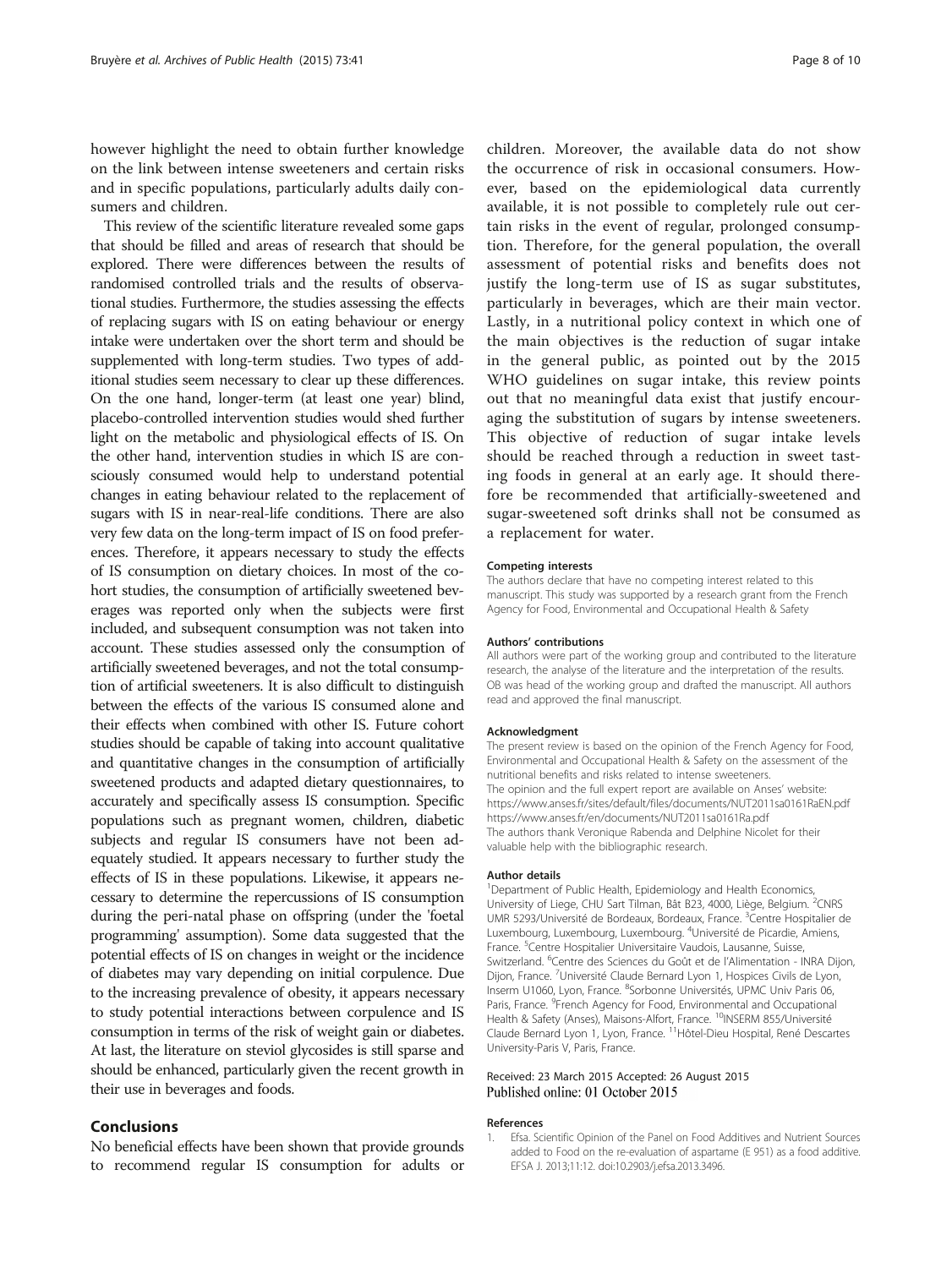- <span id="page-8-0"></span>2. SCF. Opinion of the Scientific Committee on Food Re-evaluation of acesulfame K with reference to the previous SCF opinion of 1991: European Commission 2000.
- 3. SCF. Revised opinion of the Scientific Committee on Food on cyclamic acid and its sodium and calcium salts: European Commission2000.
- 4. Efsa. EFSA Panel on Food Additives and Nutrient Sources (ANS); Scientific Opinion on safety of steviol glycosides for the proposed uses as a food additive. EFSA J. 2010;8:4. doi[:10.2903/j.efsa.2010.1537](http://dx.doi.org/10.2903/j.efsa.2010.1537).
- 5. SCF. Report of the Scientific Committee for Food on sweeteenrs: European Commission1988.
- 6. Efsa. Scientific Opinion of the Panel on Food Additives, Flavourings, Processing Aids and Materials in Contact with Food on a request from European Commission on Neotame as a sweetener and flavour enhancer. EFSA J. 2007;581:1–43.
- 7. SCF. Opinion of the Scientific Committee for Food on saccharin and its sodium, potassium and calcium salts1995. doi:[10.3402/fnr.v55i0.5961.](http://dx.doi.org/10.3402/fnr.v55i0.5961)
- 8. SCF. Opinion of the Scientific Committee on Food on sucralose: European Commision 2000.
- De la Hunty A, Gibson S, Ashwell M. A review of the effectiveness of aspartame in helping with weight control. Nutrition Bulletin. 2006;31(2):115–28.
- 10. Almiron-Roig E, Palla L, Guest K, Ricchiuti C, Vint N, Jebb SA, et al. Factors that determine energy compensation: a systematic review of preload studies. Nutr Rev. 2013;71(7):458–73. doi[:10.1111/nure.12048](http://dx.doi.org/10.1111/nure.12048).
- 11. Liem DG, Mennella JA. Sweet and sour preferences during childhood: role of early experiences. Dev Psychobiol. 2002;41(4):388–95. doi[:10.1002/dev.10067.](http://dx.doi.org/10.1002/dev.10067)
- 12. Wilson JF. Does type of milk beverage affect lunchtime eating patterns and food choice by preschool children? Appetite. 1994;23(1):90–2.
- 13. Birch LL, Fisher JO. Development of eating behaviors among children and adolescents. Pediatrics. 1998;101(3 Pt 2):539–49.
- 14. Johnson SL, McPhee L, Birch LL. Conditioned preferences: young children prefer flavors associated with high dietary fat. Physiol Behav. 1991;50(6):1245–51.
- 15. de Ruyter JC, Katan MB, Kuijper LD, Liem DG, Olthof MR. The effect of sugar-free versus sugar-sweetened beverages on satiety, liking and wanting: an 18 month randomized double-blind trial in children. PLoS One. 2013;8(10), e78039. doi:[10.1371/journal.pone.0078039.](http://dx.doi.org/10.1371/journal.pone.0078039)
- 16. Miller PE, Perez V. Low-calorie sweeteners and body weight and composition: a meta-analysis of randomized controlled trials and prospective cohort studies. Am J Clin Nutr. 2014. doi[:10.3945/ajcn.113.082826](http://dx.doi.org/10.3945/ajcn.113.082826).
- 17. Wiebe N, Padwal R, Field C, Marks S, Jacobs R, Tonelli M. A systematic review on the effect of sweeteners on glycemic response and clinically relevant outcomes. BMC Med. 2011;9:123.
- 18. Colditz GAWW, Stampfer MJ, London SJ, Segal MR, Speizer FE. Patterns of weight change and their relation to diet in a cohort of healthy women. Am J Clin Nutr. 1990;51(6):1100–5.
- 19. Duffey KJ, Steffen LM, Van Horn L, Jacobs Jr DR, Popkin BM. Dietary patterns matter: diet beverages and cardiometabolic risks in the longitudinal Coronary Artery Risk Development in Young Adults (CARDIA) Study. Am J Clin Nutr. 2012;95(4):909–15.
- 20. Fowler SP, Williams K, Resendez RG, Hunt KJ, Hazuda HP, Stern MP. Fueling the obesity epidemic? Artificially sweetened beverage use and long-term weight gain. Obesity. 2008;16(8):1894–900.
- 21. Maersk M, Belza A, Stodkilde-Jorgensen H, Ringgaard S, Chabanova E, Thomsen H, et al. Sucrose-sweetened beverages increase fat storage in the liver, muscle, and visceral fat depot: a 6-mo randomized intervention study. Am J Clin Nutr. 2012;95(2):283–9.
- 22. Mozaffarian D, Hao T, Rimm EB, Willett WC, Hu FB. Changes in diet and lifestyle and long-term weight gain in women and men. Eng J Med. 2011;364(25):2392–404.
- 23. Parker DR, Gonzalez S, Derby CA, Gans KM, Lasater TM, Carleton RA. Dietary factors in relation to weight change among men and women from two southeastern New England communities. Int J Obesity Relat Metab Dis. 1997;21(2):103–9.
- 24. Raben A MB, Flint A, Vasilaris TH, Christina Møller A, Juul Holst J, Astrup A. Increased postprandial glycaemia, insulinemia, and lipidemia after 10 weeks' sucrose-rich diet compared to an artificially sweetened diet: a randomised controlled trial. . Food Nutr Res. 2011;55.
- 25. Reid M, Hammersley R, Duffy M. Effects of sucrose drinks on macronutrient intake, body weight, and mood state in overweight women over 4 weeks. Appetite. 2010;55(1):130–6.
- 26. Schulze MB, Manson JE, Ludwig DS, Colditz GA, Stampfer MJ, Willett WC, et al. Sugar-sweetened beverages, weight gain, and incidence of type 2 diabetes in young and middle-aged women. JAMA. 2004;292(8):927–34.
- 27. Sorensen LB, Raben A, Stender S, Astrup A. Effect of sucrose on inflammatory markers in overweight humans. Am J Clin Nutr. 2005;82(2):421–7.
- 28. Stellman SD, Garfinkel L. Patterns of artificial sweetener use and weight change in an American Cancer Society prospective study. Appetite. 1988;11 Suppl 1:85–91.
- 29. Tate DF, Turner-McGrievy G, Lyons E, Stevens J, Erickson K, Polzien K, et al. Replacing caloric beverages with water or diet beverages for weight loss in adults: main results of the Choose Healthy Options Consciously Everyday (CHOICE) randomized clinical trial. Am J Clin Nutr. 2012;95(3):555–63.
- 30. Miller PE, Perez V. Low-calorie sweeteners and body weight and composition: a meta-analysis of randomized controlled trials and prospective cohort studies. Am J Clin Nutr. 2014;100(3):765–77. doi[:10.3945/ajcn.113.082826.](http://dx.doi.org/10.3945/ajcn.113.082826)
- 31. Raben A, Vasilaras TH, Moller AC, Astrup A. Sucrose compared with artificial sweeteners: different effects on ad libitum food intake and body weight after 10 wk of supplementation in overweight subjects. Am J Clin Nutr. 2002;76(4):721–9.
- 32. Reid M, Hammersley R, Hill AJ, Skidmore P. Long-term dietary compensation for added sugar: effects of supplementary sucrose drinks over a 4-week period. Br J Nutr. 2007;97(1):193–203.
- 33. Ebbeling CB, Feldman HA, Osganian SK, Chomitz VR, Ellenbogen SJ, Ludwig DS. Effects of decreasing sugar-sweetened beverage consumption on body weight in adolescents: a randomized, controlled pilot study. Pediatrics. 2006;117(3):673–80.
- 34. Knopp RH, Brandt K, Arky RA. Effects of aspartame in young persons during weight reduction. J Toxic Environ Health. 1976;2(2):417–28.
- 35. Williams CL, Strobino BA, Brotanek J. Weight control among obese adolescents: a pilot study. Int J Food Sci Nutr. 2007;58(3):217–30. doi[:10.1080/09637480701198083](http://dx.doi.org/10.1080/09637480701198083).
- 36. de Ruyter JC OM, et al. A trial of sugar-free or sugar-sweetened beverages and body weight in children. Eng J Med. 2012; doi[:10.1056/NEJMoa1203034.](http://dx.doi.org/10.1056/NEJMoa1203034)
- 37. Brown RJ, de Banate MA, Rother KI. Artificial sweeteners: a systematic review of metabolic effects in youth. Int J Pediatr Obes. 2010;5(4):305–12.
- 38. Vanselow MS, Pereira MA, Neumark-Sztainer D, Raatz SK. Adolescent beverage habits and changes in weight over time: findings from Project EAT. Am J Clin Nutr. 2009;90(6):1489–95.
- 39. Burns TS, Stargel WW, Tschanz C, Kotsonis FN, Hurwitz A. Aspartame and sucrose produce a similar increase in the plasma phenylalanine to large neutral amino acid ratio in healthy subjects. Pharmacology. 1991;43(4):210–9.
- 40. Horwitz DL, McLane M, Kobe P. Response to single dose of aspartame or saccharin by NIDDM patients. Diabetes Care. 1988;11(3):230–4.
- 41. Moller SE. Effect of aspartame and protein, administered in phenylalanineequivalent doses, on plasma neutral amino acids, aspartate, insulin and glucose in man. Pharmacol Toxicol. 1991;68(5):408–12.
- 42. Rodin J. Comparative effects of fructose, aspartame, glucose, and water preloads on calorie and macronutrient intake. Am J Clin Nutr. 1990;51(3):428–35.
- 43. Smeets PAM, de Graaf C, Stafleu A, van Osch MJP, van der Grond J. Functional magnetic resonance imaging of human hypothalamic responses to sweet taste and calories. Am J Clin Nutr. 2005;82(5):1011–6.
- 44. Stegink LD, Brummel MC, Persoon TJ, Filer Jr LJ, Bell EF, Ziegler EE. Effect of sucrose on the metabolic disposition of aspartame. Am J Clin Nutr. 1990;52(2):335–41.
- 45. Goldfine IDRW, Schwartz TB. The effect of glucola, diet cola and water ingestion on blood glucose and plasma insulin. Proc Soc Exp Biol Med. 1969;131(2):329–30.
- 46. Ma J, Bellon M, Wishart JM, Young R, Blackshaw LA, Jones KL, et al. Effect of the artificial sweetener, sucralose, on gastric emptying and incretin hormone release in healthy subjects. Am J Physiol. 2009;296(4):G735–9.
- 47. Ma J, Chang J, Checklin HL, Young RL, Jones KL, Horowitz M, et al. Effect of the artificial sweetener, sucralose, on small intestinal glucose absorption in healthy human subjects. Br J Nutr. 2010;104(6):803–6.
- 48. Abdallah L, Chabert M, Louis-Sylvestre J. Cephalic phase responses to sweet taste. Am J Clin Nutr. 1997;65(3):737–43.
- 49. Anton SD, Martin CK, Han H, Coulon S, Cefalu WT, Geiselman P, et al. Effects of stevia, aspartame, and sucrose on food intake, satiety, and postprandial glucose and insulin levels. Appetite. 2010;55(1):37–43.